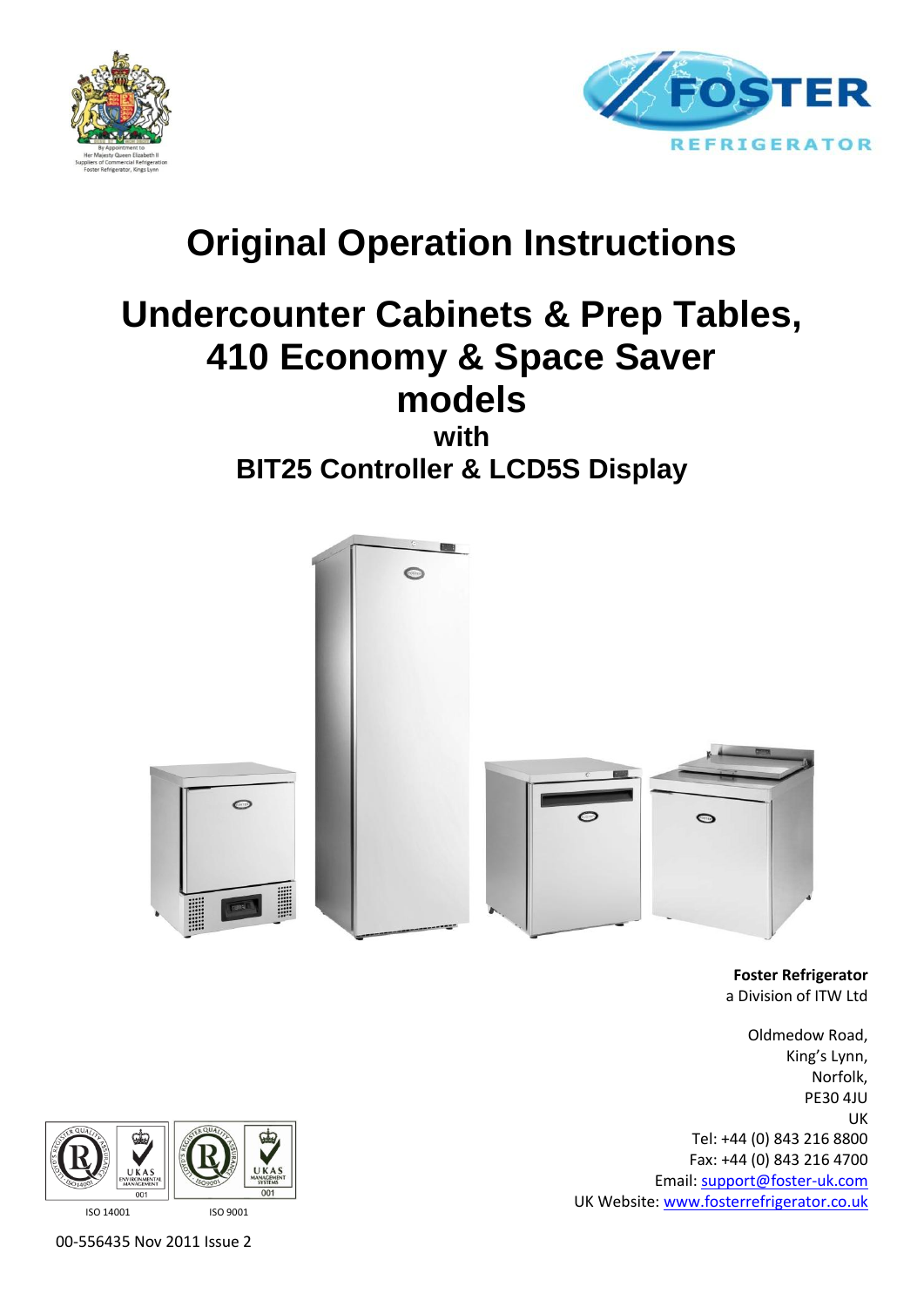## **Important Note To The Installer:**

## **If you are not the user please pass this document on to them as it contains important guidelines on operation, loading, cleaning and general maintenance and should be kept for reference.**

#### **Disposal requirements**

If not disposed of properly all refrigerators have components that can be harmful to the environment. All old refrigerators must be disposed of by appropriately registered and licensed waste contractors, and in accordance with national laws and regulations.



**After unpacking leave to stand for 60 minutes and clean before turning on (cleaning directions supplied within this manual).** Please think of where the cabinet is to be situated as cold air from air conditioning units & direct heat sources can affect its performance, also warm air is produced from the rear of the unit. Make sure that a minimum clearance of 50mm above and beside the cabinet is available for ventilation and effective operation. Insert the mains plug into the wall socket and turn on, please do not plug or unplug the unit with wet hands. The

cabinet will start automatically displaying the actual internal temperature of the unit (area where product is stored). As the operating temperature has been pre-set no adjustments are required. Allow the cabinet to reach its normal operating temperature before loading.

#### **Controller Buttons & Warnings**

| <b>Controller Operation</b> |                                             | Alarms/Warnings |                                  | Standby                                  |
|-----------------------------|---------------------------------------------|-----------------|----------------------------------|------------------------------------------|
| set                         | Info/Set point Button                       | aFF.            | Controller in stand-by           | Pressing this<br>button for 5            |
|                             | Manual defrost /Decrease Button             | ЬΡ              | Condenser high pressure alarm    | seconds will allow<br>the unit to be     |
| $\blacksquare$              | Manual activation /Increase Button          | 'nг             | Room high temperature alarm      | turned on or put<br>into standby.        |
| $\boldsymbol{\omega}$       | Exit/Stand-by Button                        | ίo              | Room low temperature alarm       | <b>Keypad Unlock</b><br>Press & release  |
|                             | <b>Compressor Output</b>                    | E I             | Probe T1 failure (Air)           | i then use                               |
|                             | Fan Output                                  | AL r            | Generic Alarm                    | to select 'LOC'.                         |
|                             | Alarm                                       | hc              | Condenser high temperature alarm | Press and hold<br>to change              |
|                             | Defrost Output                              | dEF             | Defrost in progress              | from 'YES' to                            |
| П°                          | Activation of 2 <sup>nd</sup> parameter set | бo              | Door open alarm                  | 'NO'. Leave for 10<br>seconds or briefly |
|                             |                                             |                 | Condenser clean warning          | press l                                  |

#### **Shelves, Supports & Drawers.**

**Shelves** – 'H' models are supplied with slotted removable shelf supports. The rear supports have an inbuilt 'slot' to prevent the shelf from damaging the rear air duct.

resume.

'L' models have fixed shelves that are part of the freezer system and cannot be removed.

**Refrigerated Drawers** can be removed by pulling out to their full extent and lifting so that the rollers pass through the slots in the drawer runners. Please make a note of which drawers came from which runners.

#### **Food**

Cover all foods and separate raw and cooked foods to avoid cross contamination.



Evenly distribute loads on shelves making sure that no more than 25kg is placed on each. Also ensure the air can circulate around/through the stored product.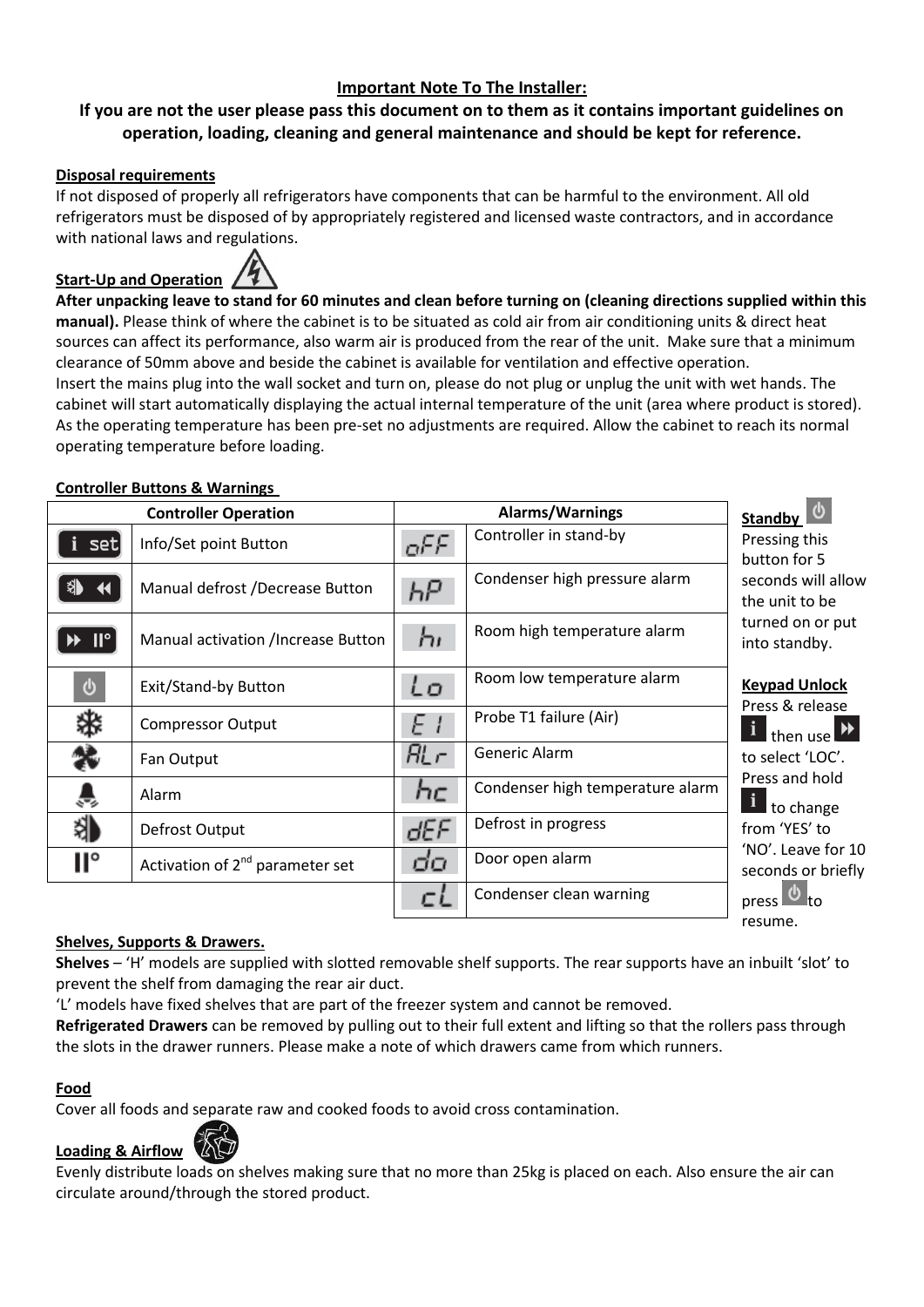## **Internal Light (where fitted)**

The on/off switch is located on the front of the light fitting.

#### **Door Lock**

To lock insert the key and turn 90°, turn in the opposite direction to unlock.

#### **Defrost**

**HR 150 and HR410** models are fitted with an automatic defrost function ensuring the cooling plate remains free from ice. The 'melt water' is automatically evaporated using the heat from the refrigeration system.

**LR150 and LR410** models have static freezer shelves and require manual defrosts. The entire stored product should be removed and placed in a separate freezer. Switch off the mains electric and leave the cabinet's door open while placing a bowl inside to catch the water as it defrosts. Once fully defrosted and dry inside the cabinet can be turned on again at the mains. Do not replace frozen food into the cabinet until it has reached its normal operating temperature.

**All other 'Under-Counter' and 'Space-Saver' models** are fitted with a fully automatic defrost system to ensure that the evaporator coil remains free from ice in normal use. Melt-water is evaporated using the heat from the refrigeration system.

## **Cleaning and Maintenance**



**Important: Before cleaning the power supply should be turned off at the mains, please do not plug or unplug the unit with wet hands**. **Only when cleaning has been completed and the unit is dry may the cabinet be turned back on at the mains.**

Regular Maintenance:

- As and when required remove all product and shelving (beware of cold and or sharp componants) from the unit. Clean exterior and interior surfaces with mild liquid detergent, following the directions on the pack at all times. Rinse surfaces with a damp cloth containing clean water. Never use wire wool, scouring pads/powders or high alkaline cleaning agents i.e bleaches, acids and chlorines as these may cause damage.
- Clean the condenser at least once a month (it is located at the rear of the units; beware of hot and possible sharp components). Use a soft brush or vacuum cleaner to remove dirt/dust. If there are any stubborn grease deposits left on or through the condenser call your supplier to carry out a full service (this is normally chargeable). Failure to maintain the condenser may invalidate the warranty of the condensing unit and cause premature failure of the motor/compressor. DO NOT use a wire brush to clean the condenser. Re-fit any panels removed after cleaning.
- Door gaskets should be inspected on a regular basis and replaced if damaged. To clean, wipe with a warm damp soapy cloth followed by a clean damp cloth. Finally thoroughly dry before closing the door. Shelves and their supports should be removed to clean. The shelves are dishwasher safe; however the vertical supports should be cleaned with warm soapy water then rinsed & dried like the gaskets.

### **Troubleshooting**

Before calling your supplier please make sure that:

a) The plug has not come out of the socket and the mains power supply is on i.e. are the lights working?

b) The fuse for the cabinet has not blown

c) The cabinet is positioned correctly – cold air from air conditioning units & direct heat sources as can affect performance

d) The condenser is neither blocked nor dirty

e) The products are placed in the unit correctly

f) Defrost is not in progress or required

g) Check at regular intervals that the operating noise of the unit is normal and the condenser is clean

If the reason for the malfunction cannot be identified, disconnect the electrical supply to the unit and contact your supplier.

When requesting a service call quote the model and serial number which can be found on the silver label located on the inside of the units door (starts E5…….).